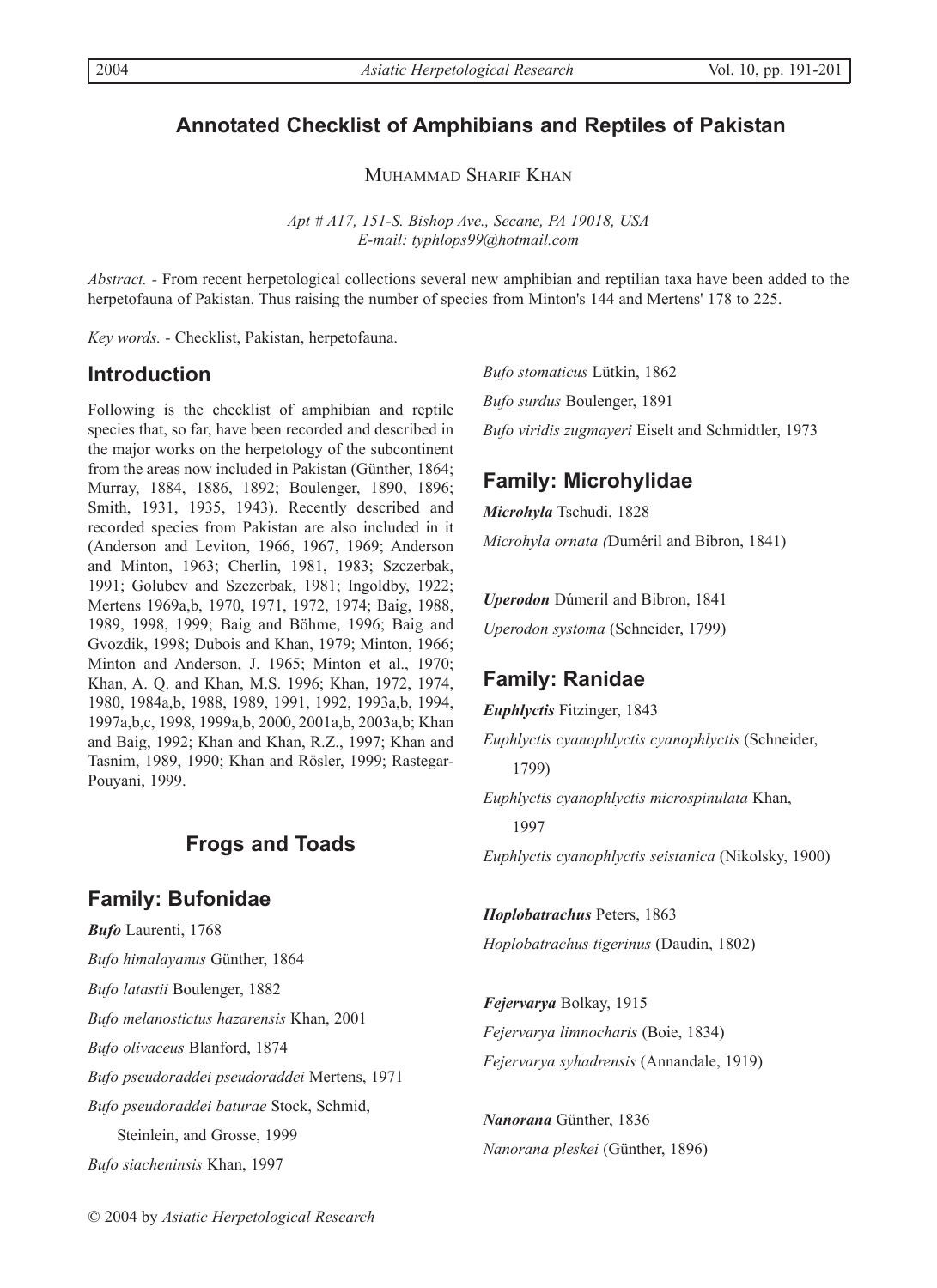*Paa* Dubois, 1975 *Paa barmoachensis* (Khan and Tasnim, 1989) *Paa hazarensis* Dubois and Khan, 1979 *Paa sternosignata* (Murray, 1885) *Paa vicina* (Stoliczka, 1872)

*Sphaerotheca* Duméril and Bibron, 1841. *Sphaerotheca breviceps* (Schneider, 1799)

#### **Turtles and Tortoises**

#### **Family: Cheloniidae**

*Caretta* Rafiuesque, 1814 *Caretta caretta* (Linnaeus, 1758)

*Chelonia* Brongniart, 1800 *Chelonia mydas* (Linnaeus, 1758)

*Eretmochelys* Fitzinger, 1843 *Eretmochelys imbricata* (Linnaeus, 1766)

*Lepidochelys* Fitzinger, 1843 *Lepidochelys olivacea* (Eschscholtz, 1824)

### **Family: Dermochelyidae**

*Dermochelys* Blainville, 1816 *Dermochelys coriacea* (Vandelli, 1761)

# **Family: Emydidae**

*Geoclemys* (Gray, 1821) *Geoclemys hamiltonii* (Gray, 1821)

*Hardella* Gray, 1870 *Hardella thurjii* Gray, 1870

*Kachuga* Gray, 1856 *Kachuga smithii* (Gray, 1863) *Kachuga tecta* (Gray, 1831)

#### **Family: Testudinidae**

*Agrionemys* Khozatsky and Mlynarsky, 1966 *Agrionemys horsfieldii* (Gray, 1844)

*Geochelone* Fitzinger, 1835 *Geochelone elegans* (Schopff, 1792)

#### **Family: Trionychidae**

*Aspideretes* Hay, 1835 *Aspideretes gangeticus* (Cuvier, 1825) *Aspideretes hurum* (Gray, 1831)

*Chitra* Gray, 1844 *Chitra indica* (Gray, 1831)

*Lissemys* Smith, 1931 *Lissemys punctata andersoni* Webb, 1980

#### **Crocodiles and Gavials**

**Family: Crocodylidae** *Crocodylus* Laurenti, 1768 *Crocodylus palustris* Lesson, 1831

**Family: Gavialidae**  *Gavialis* Oppel, 1811 *Gavialis gangeticus* (Gmelin, 1789)

## **Lizards**

**Family: Agamidae**  *Brachysaura* Blyth, 1856 *Brachysaura minor* (Hardwicke and Gray, 1827)

*Calotes* Cuvier, 1817 *Calotes versicolor versicolor* (Daudin, 1802)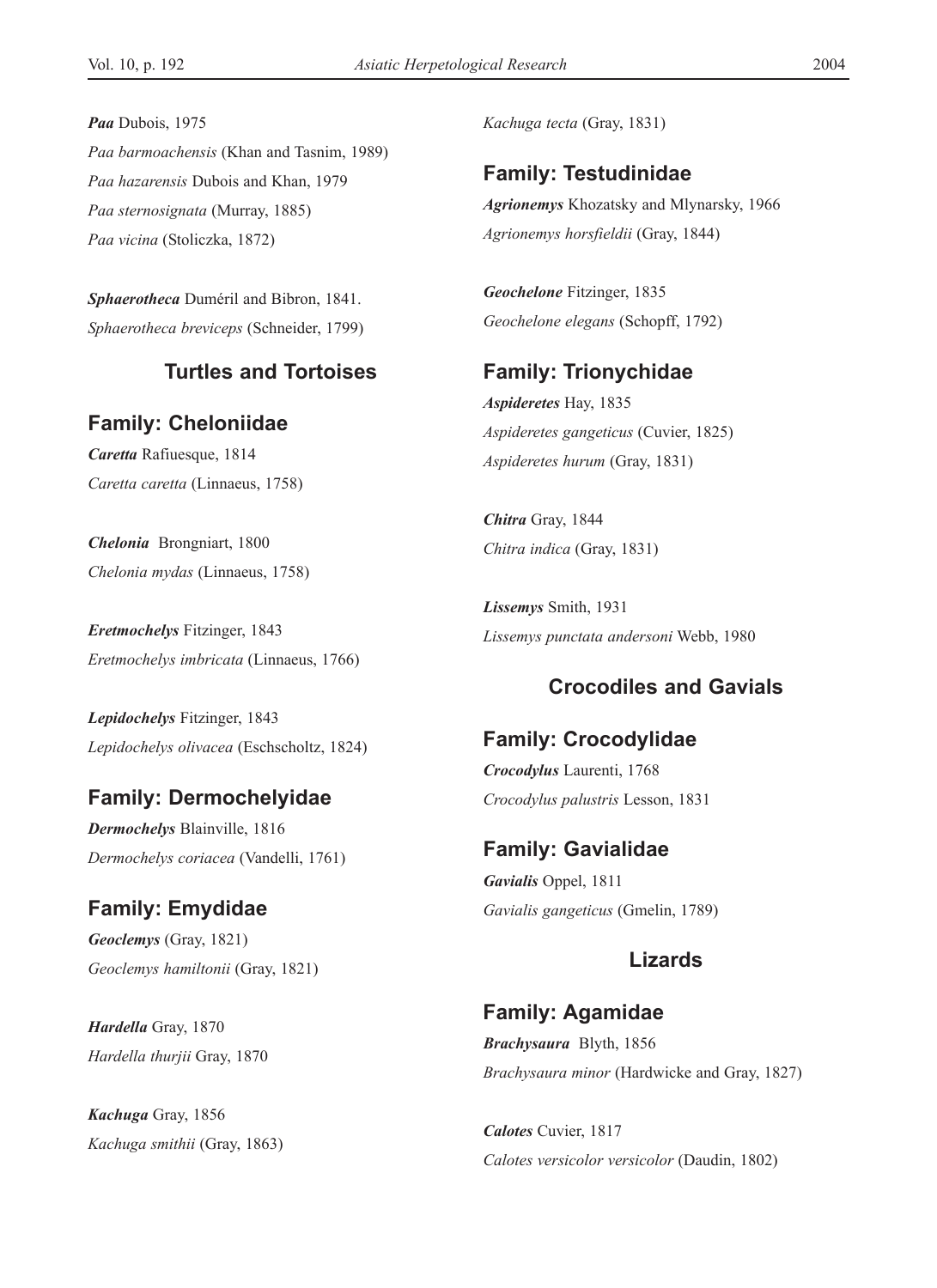*Calotes versicolor farooqi* Auffenberg and Rehman, 1995

*Japalura* Gray, 1853 *Japalura kumaonensis* (Annandale, 1907)

*Laudakia* Gray, 1845 *Laudakia agrorensis* (Stoliczka, 1872) *Laudakia badakhshana* (Anderson and Leviton, 1969) *Laudakia caucasia* (Eichwald, 1831) *Laudakia fusca* (Blanford, 1876) *Laudakia himalayana* (Steindachner, 1869) *Laudakia lirata* (Blanford, 1874) *Laudakia melanura nasiri* Baig, 1999 *Laudakia melanura melanura* Blyth, 1854 *Laudakia microlepis* (Blanford, 1874) *Laudakia nupta* (de Filippi, 1843) *Laudakia nuristanica* (Anderson and Leviton, 1969) *Laudakia pakistanica* (Baig, 1989) *Laudakia pakistanica auffenbergi* Baig and Böhme, 1996 *Laudakia pakistanica khani* Baig and Böhme, 1996

*Laudakia tuberculata* (Hardwicke and Gray, 1827)

*Phrynocephalus* Kaup, 1825 *Phrynocephalus clarkorum* (Anderson and Leviton, 1967) *Phrynocephalus euptilopus* Alcock and Finn, 1896 *Phrynocephalus luteoguttatus* Boulenger, 1887 *Phrynocephalus maculatus* Anderson, 1872

*Phrynocephalus ornatus* Boulenger, 1887 *Phrynocephalus scutellatus* Olivier, 1807

*Trapelus* Cuvier, 1816 *Trapelus agilis* Olivier, 1804 *Trapelus agilis agilis* (Olivier, 1804) *Trapelus agilis pakistanensis* Rastegar-Pouyani, 1999 *Trapelus megalonyx* Günther, 1864 *Trapelus rubrigularis* Blanford, 1876 *Trapelus ruderatus baluchianus* (Smith, 1935)

### **Family: Chameleonidae**

*Chamaeleo* Laurenti, 1768 *Chamaeleo zeylanicus* Laurenti, 1768

#### **Family: Eublepharidae**

*Eublepharis* Gray, 1827 *Eublepharis macularius* (Blyth, 1854)

### **Family: Gekkonidae**

*Agamura* Blanford, 1874 *Agamura persica* (Duméril, 1856)

*Altigekko* M.S. Khan, 2003 *Altigekko baturensis* (Khan and Baig, 1992) *Altigekko boehmei* (Szczerbak, 1991) *Altigekko stoliczkai* (Steindachner, 1869)

*Bunopus* Blanford, 1874 *Bunopus tuberculatus* Blanford, 1874

*Crossobamon* Boettger, 1888 *Crossobamon lumsdeni* (Boulenger, 1887) *Crossobamon maynardi* (Smith, 1933) *Crossobamon orientalis* (Blanford, 1876)

*Cyrtopodion* Fitzinger, 1843 *Cyrtopodion agamuroides* (Nikolsky, 1900) *Cyrtopodion kachhense kachhense* (Stoliczka, 1872) *Cyrtopodion kachhense ingoldbyi* Khan, 1997 *Cyrtopodion kohsulaimanai* (Khan, 1991d) *Cyrtopodion montiumsalsorum* (Annandale, 1913) *Cyrtopodion potoharensis* Khan, 2001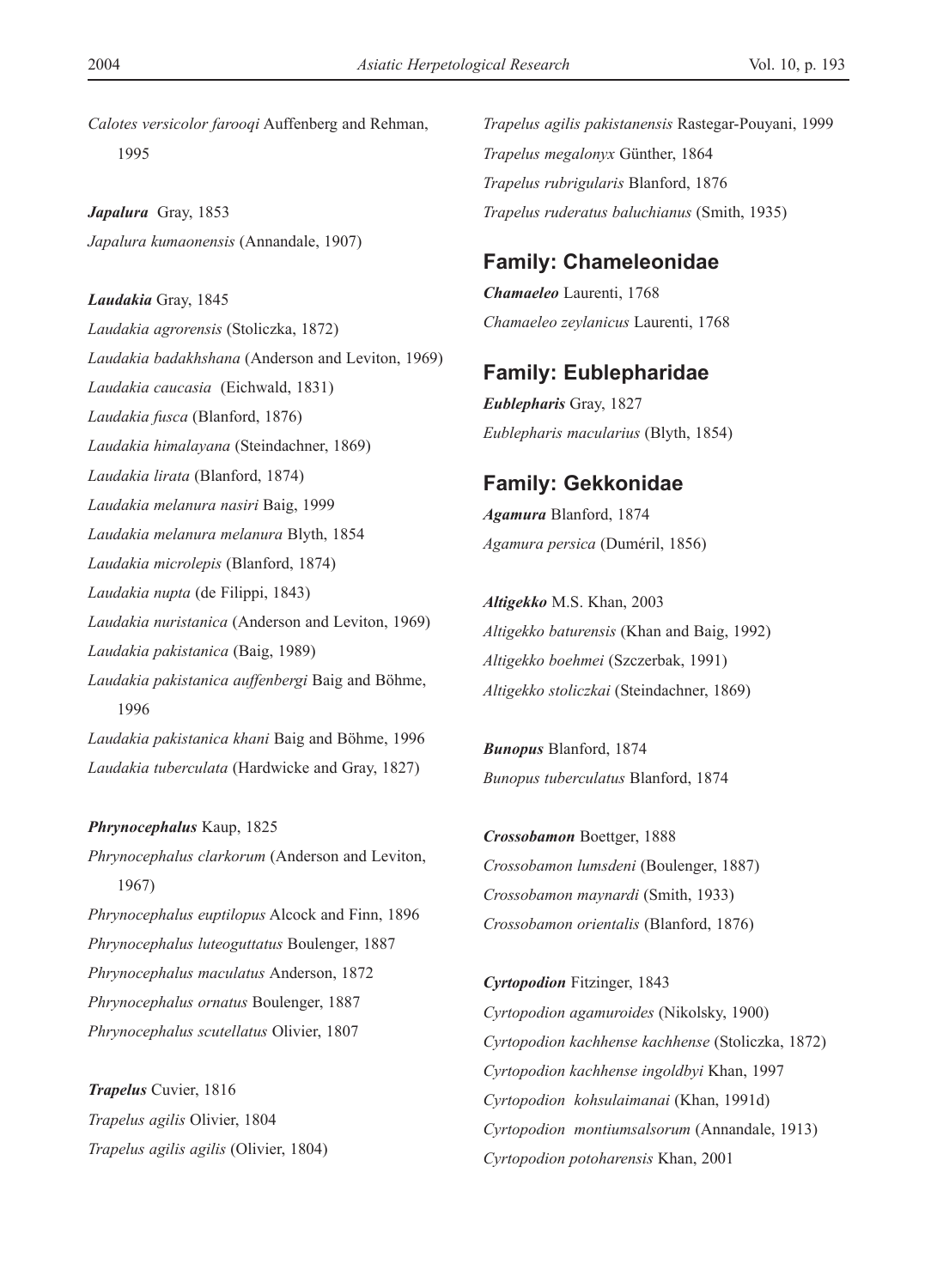*Cyrtopodion scabrum* (Heyden, 1827) *Cyrtopodion watsoni* (Murray, 1892)

*Hemidactylus* Oken, 1817 *Hemidactylus brookii* Gray, 1845 *Hemidactylus flaviviridis* Rüppell, 1835 *Hemidactylus frenatus* Schlegel, 1836 *Hemidactylus leschenaultii* Duméril and Bibron, 1836 *Hemidactylus persicus* J. Anderson, 1872 *Hemidactylus triedrus* (Daudin, 1802) *Hemidactylus turcicus* (Linnaeus, 1758)

*Indogekko* M.S. Khan, 2003 *Indogekko fortmunroi* (Khan, 1993) *Indogekko indusoani* (Khan, 1980) *Indogekko rhodocaudus* (Baig, 1998) *Indogekko rohtasfortai* (Khan and Tasnim, 1990)

*Mediodactylus* Szczerbak and Golubev, 1977 *Indogekko walli* (Ingoldby, 1922)

*Ptyodactylus* Goldfuss, 1820 *Ptyodactylus homolepis* Blanford, 1876

*Rhinogecko* de Witte, 1973 *Rhinogecko femoralis* (Smith, 1933) *Rhinogecko misonnei* de Witte, 1973

*Siwaligekko* M. S. Khan, 2003 *Siwaligekko battalensis* (Khan, 1993) *Siwaligekko dattanensis* (Khan, 1980) *Siwaligekko mintoni* (Golubev and Szczerbak, 1981)

*Teratolepis* Günther, 1870 *Teratolepis fasciata* (Blyth, 1853) *Teratoscincus* Strauch, 1863 *Teratoscincus microlepis* Nikolsky, 1899 *Teratoscincus scincus* (Schlegel, 1858) *Teratoscincus scincus keyserlingi* Strauch, 1863

*Tropiocolotes* Peters, 1880 *Tropiocolotes depressus* Minton and J. A. Anderson, 1965 *Tropiocolotes persicus persicus* (Nikolsky, 1903) *Tropiocolotes persicus euphorbiacola* Minton, S. Anderson, and J. A. Anderson, 1970

#### **Family: Lacertidae**

*Acanthodactylus* Wiegmann, 1834 *Acanthodactylus blanfordii* Boulenger, 1918 *Acanthodactylus cantoris* Günther, 1864 *Acanthodactylus micropholis* Blanford, 1874

*Eremias* Wiegmann, 1834 *Eremias acutirostris* (Boulenger, 1887) *Eremias aporosceles* (Alcock and Finn, 1896) *Eremias fasciata* Blanford, 1874 *Eremias persica* Blanford, 1874 *Eremias scripta* (Strauch, 1867)

*Mesalina* Gray, 1838 *Mesalina brevirostris* Blanford, 1874 *Mesalina watsonana* (Stoliczka, 1872)

*Ophisops* Ménétriés, 1832 *Ophisops elegans* Ménétriés, 1832 *Ophisops jerdonii* Blyth, 1853

**Family: Scincidae**  *Ablepharus* Fitzinger, 1823 *Ablepharus grayanus* (Stoliczka, 1872) *Ablepharus pannonicus* (Fitzinger, 1823)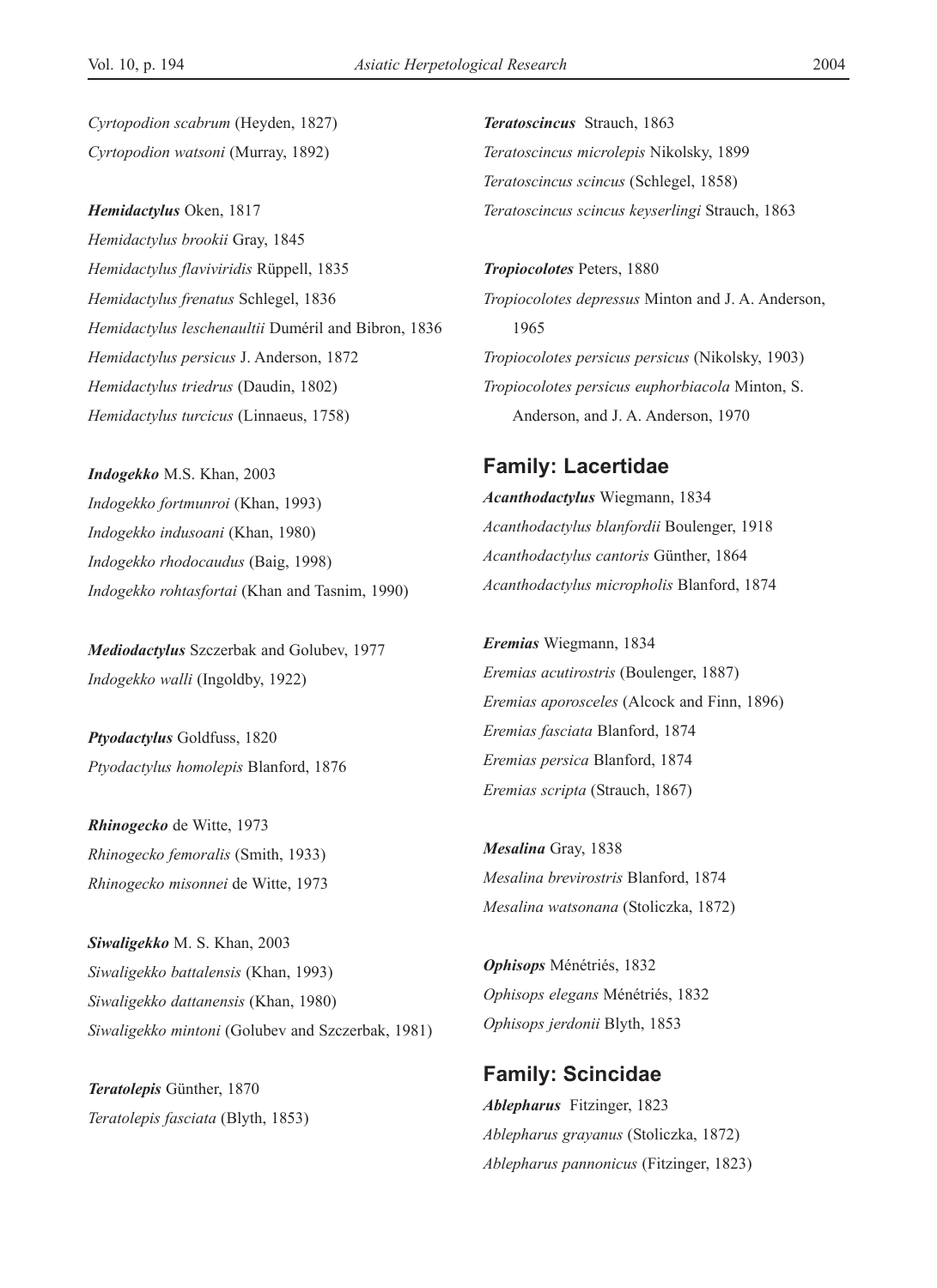*Chalcides* Laurenti, 1768 *Chalcides ocellatus* (Forskål, 1775)

*Eurylepis* Blyth, 1854 *Eurylepis taeniolatus taeniolatus* (Blyth, 1854)

*Lygosoma* Hardwick and Gray, 1827 *Lygosoma punctata* (Linnaeus, 1766)

*Mabuya* Fitzinger, 1826 *Mabuya dissimilis* (Hallowell, 1860) *Mabuya macularia* (Blyth, 1853)

*Novoeumeces* Griffith, Ngo, and Murphy, 2000 *Novoeumeces blythianus* (J. Anderson, 1871) *Novoeumeces indothalensis* (M.S. Khan and M.R.Z. Khan, 1997) *Novoeumeces schneiderii zarudnyi* (Nikolsky, 1900)

*Ophiomorus* Dúmeril and Bibron, 1839 *Ophiomorus blanfordi* Boulenger, 1887 *Ophiomorus brevipes* (Blanford, 1874) *Ophiomorus raithmai* S. Anderson and Leviton, 1966 *Ophiomorus tridactylus* (Blyth, 1853)

*Scincella* Mittleman, 1950 *Scincella himalayana* (Günther, 1864) *Scincella ladacensis* (Günther, 1864)

#### **Family: Uromastycidae**

*Uromastyx* Merrem, 1820 *Uromastyx asmussi* (Strauch, 1863) *Uromastyx hardwickii* Gray, 1827

**Family: Varanidae** *Varanus* Merrem, 1820

*Varanus bengalensis* (Daudin, 1802) *Varanus flavescens* (Hardwicke and Gray, 1827) *Varanus griseus* (Daudin, 1803) *Varanus griseus caspius* (Eichwald, 1831) *Varanus griseus koniecznyi* Mertens, 1954

#### **Ophidia: Snakes**

## **Family: Leptotyphlopidae**

*Leptotyphlops* Fitzinger, 1843 *Leptotyphlops blanfordii* (Boulenger, 1890) *Leptotyphlops macrorhynchus* (Jan, 1862)

### **Family: Typhlopidae**

*Ramphotyphlops* Fitzinger, 1843 *Ramphotyphlops braminus* (Daudin, 1803)

*Typhlops* Oppel, 1811 *Typhlops ahsanai* M.S. Khan, 1999 *Typhlops diardii* Schlegel, 1839 *Typhlops diardii platyventris* M.S. Khan, 1998 *Typhlops ductuliformes* M.S. Khan, 1999 *Typhlops madgemintonai madgemintonai* M.S. Khan, 1999 *Typhlops madgemintonai shermanai* M.S. Khan, 1999

**Family: Boidae** *Eryx* Daudin, 1803 *Eryx conicus* (Schneider, 1801) *Eryx johnii* (Russell, 1801) *Eryx tataricus speciosus* Zarevsky, 1915

*Python* Daudin, 1803 *Python molurus* (Linnaeus, 1758)

**Family: Colubridae**  *Amphiesma* Dúmeril, Bibron and Dúmeril, 1854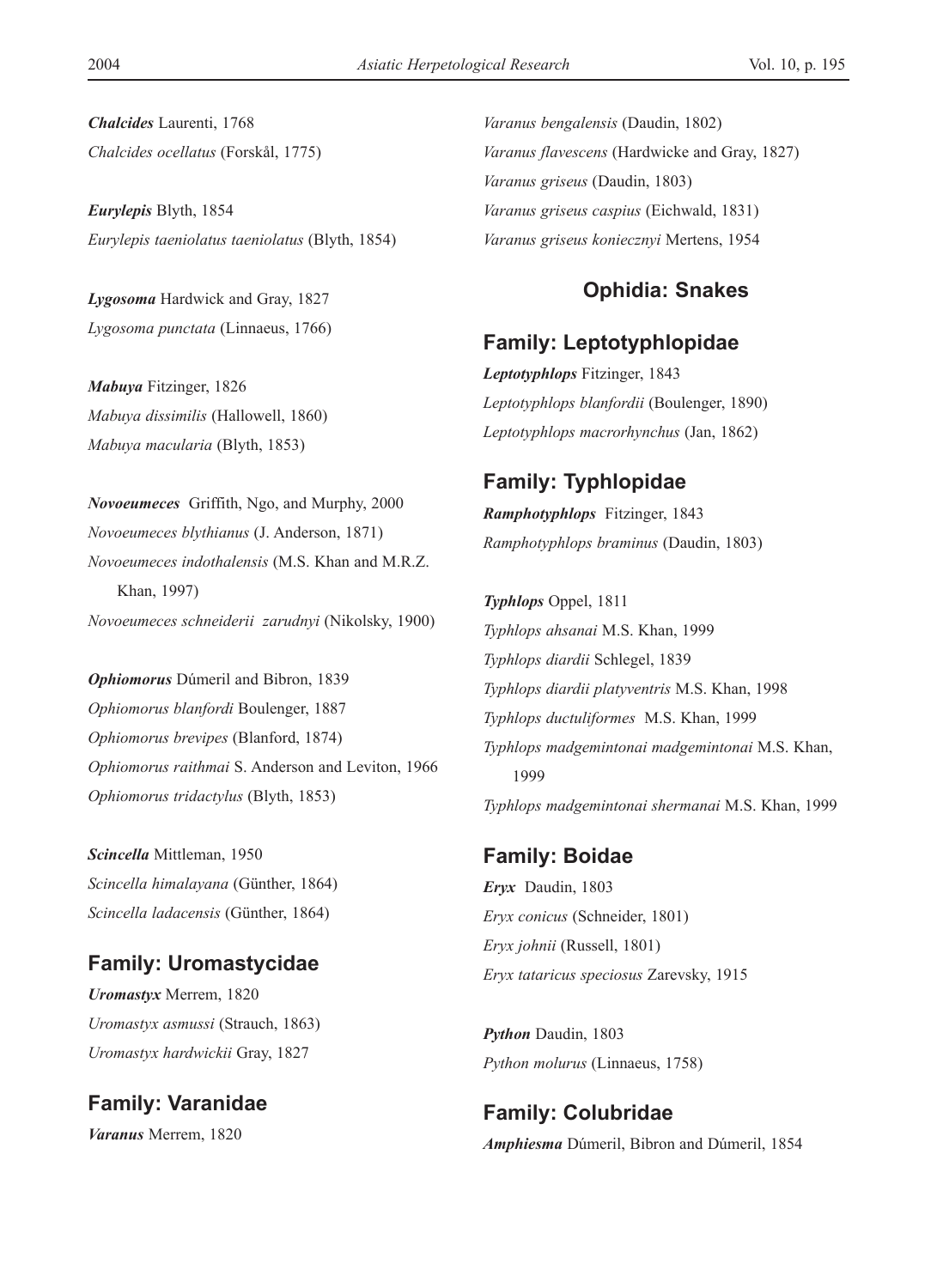*Amphiesma platyceps* (Blyth, 1854) *Amphiesma sieboldii* (Günther, 1860) *Amphiesma stolatum* (Linnaeus, 1758)

*Argyrogena* Werner, 1924 *Argyrogena fasciolata* (Shaw, 1802)

*Boiga* Fitzinger, 1826 *Boiga melanocephala* (Annandale, 1904) *Boiga trigonata* (Schneider, 1802)

*Coluber* Linnaeus, 1758 *Coluber karelini karelini* Brandt, 1838 *Coluber karelini mintonorum* Mertens, 1969

*Enhydris* Sonnini and Latreille, 1802 *Enhydris pakistanica* Mertens, 1959

*Hemorrhois* Boie, 1826 *Hemorrhois ravergieri* (Ménétriés, 1832)

*Lycodon* Boie, 1826 *Lycodon aulicus aulicus* (Linnaeus, 1758) *Lycodon striatus* Shaw, 1802 *Lycodon striatus bicolor* (Nikolsky, 1903) *Lycodon striatus striatus* (Shaw, 1802) *Lycodon travancoricus* (Beddome, 1870)

*Lytorhynchus* Peters, 1862 *Lytorhynchus maynardi* Alcock and Finn, 1896 *Lytorhynchus paradoxus* (Günther, 1875) *Lytorhynchus ridgewayi* Boulenger, 1887

*Natrix* Laurenti, 1768 *Natrix tessellata* (Laurenti, 1768) *Oligodon* Boie, 1827 *Oligodon arnensis* (Shaw, 1802) *Oligodon taeniolatus* (Jerdon, 1853)

*Platyceps* Blyth, 1860 *Platyceps rhodorachis kashmirensis* (M. S. Khan and A. Q.Khan, 2000) *Platyceps rhodorachis ladacensis* (J. Anderson, 1871) *Platyceps rhodorachis rhodorachis* (Jan, 1865) *Platyceps ventromaculatus bengalensis* (M. S. Khan and A. Q.Khan, 2000) *Platyceps ventromaculatus indusai* (M. S. Khan and A. Q. Khan, 2000) *Platyceps ventromaculatus ventromaculatus* (Gray and Hardwicke, 1834)

*Psammophis* Fitzinger, 1826 *Psammophis condanarus* (Merrem, 1820) *Psammophis leithii leithii* Günther, 1869 *Psammophis lineolatus lineolatus* (Brandt, 1838) *Psammophis schokari schokari* (Forskål, 1775)

*Pseudocyclophis* Boettger, 1888 *Pseudocyclophis persicus* (J.Anderson, 1872)

*Ptyas* Fitzinger, 1843 *Ptyas mucosus* (Linnaeus, 1758)

*Sibynophis* Fitzinger, 1843 *Sibynophis sagittarius* (Cantor, 1839)

*Spalerosophis* Jan, 1865 *Spalerosophis arenarius* (Boulenger, 1890) *Spalerosophis diadema diadema* (Schlegel, 1837) *Spalerosophis diadema atriceps* (Fisher, 1885) *Spalerosophis schirazianus* (Jan, 1865)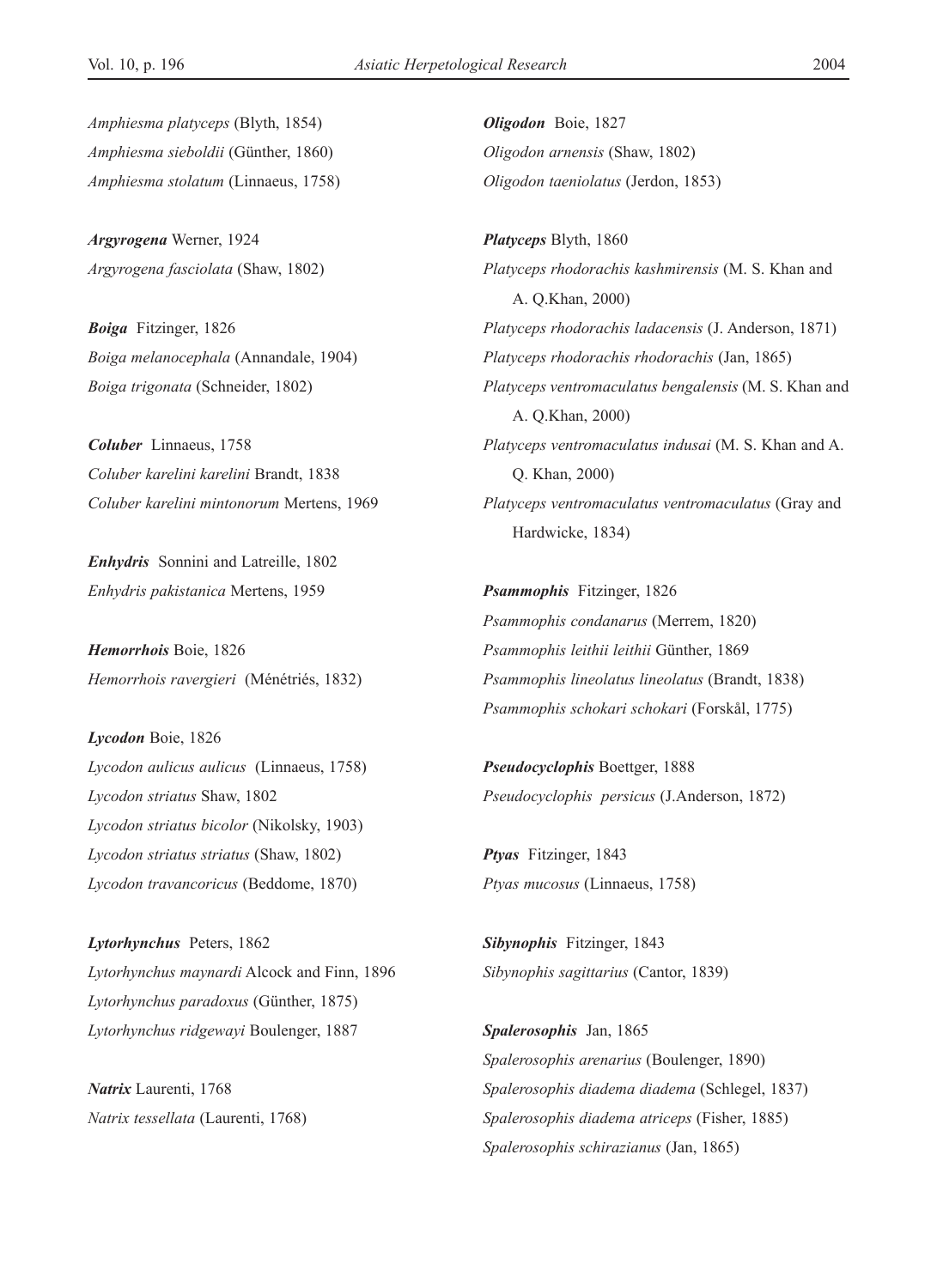*Telescopus* Wagner, 1830 *Telescopus rhinopoma* (Blanford, 1874)

*Xenochrophis* Günther, 1864 *Xenochrophis cerasogaster cerasogaster* (Cantor, 1839) *Xenochrophis piscator piscator* (Schneider, 1799) *Xenochrophis sanctijohannis* (Boulenger, 1890)

# **Family: Elapidae**

*Bungarus* Daudin, 1803 *Bungarus caeruleus caeruleus* (Schneider, 1801) *Bungarus sindanus razai* M. S. Khan, 1985 *Bungarus sindanus sindanus* Boulenger, 1847

*Naja* Laurenti, 1768 *Naja naja* (Linnaeus, 1758) *Naja oxiana* (Eichwald, 1831)

## **Family: Hydrophiidae**

*Astrotia* Fisher, 1856 *Astrotia stokesii* (Gray, 1846)

*Enhydrina* Gray, 1849 *Enhydrina schistosa* (Daudin, 1803)

*Hydrophis* Latreille, 1802 *Hydrophis caerulescens* (Shaw, 1802) *Hydrophis cyanocinctus* Daudin, 1803 *Hydrophis fasciatus* (Schneider, 1799) *Hydrophis lapemoides* (Gray, 1849) *Hydrophis mamillaris* (Daudin, 1803) *Hydrophis ornatus* (Gray, 1842) *Hydrophis spiralis* (Shaw, 1802)

*Lapemis* Gray, 1835 *Lapemis curtus* (Shaw, 1802) *Microcephalophis* Lesson, 1834 *Microcephalophis cantoris* (Günther, 1864) *Microcephalophis gracilis* (Shaw, 1802)

*Pelamis* Daudin, 1803 *Pelamis platurus* (Linnaeus, 1766)

*Praescutata* Wall, 1921 *Praescutata viperina* (Ph. Schmidt, 1852)

### **Family: Viperidae**

*Daboia* Gray, 1842 *Daboia russelii russelii* (Shaw and Nodder, 1797)

*Echis* Merrem, 1820 *Echis carinatus* (Schneider, 1820) *Echis carinatus astolae* Mertens, 1969 *Echis carinatus multisquamatus* Cherlin, 1981 *Echis carinatus sochureki* Stemmler, 1964

*Eristicophis* Alcock and Finn, 1896 *Eristicophis macmahonii* Alcock and Finn, 1897

*Macrovipera* Reuss, 1927 *Macrovipera lebetina obtusa* (Dwigubsky, 1832

*Pseudocerastes* Boulenger, 1896 *Pseudocerastes bicornis* Wall, 1913 *Pseudocerastes persicus* (Duméril, Bibron, and Duméril, 1854)

### **Family: Crotalidae**

*Gloydius* Hoge and Romano-Hoge, 1981 *Gloydius himalayanus* (Günther, 1864)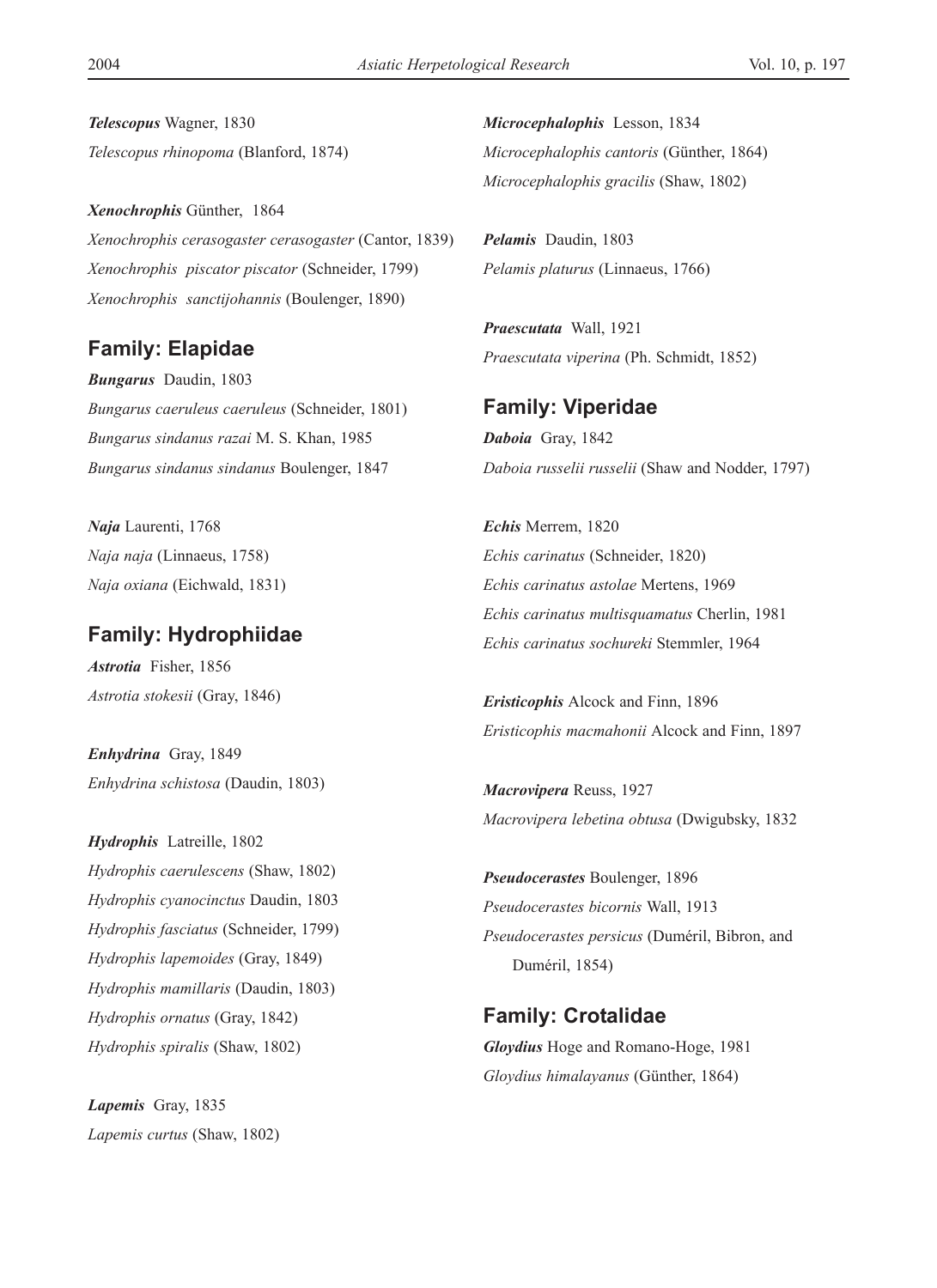### **Literature Cited**

- Anderson, S. C. and A. E. Leviton. 1966. A review of the genus *Ophiomorus* (Sauria: Scincidae), with descriptions of three new forms. Proceedings California Academy of Sciences. 4th Ser. 33:499- 534.
- Anderson, S. C. and A. E. Leviton, 1967. A new species of *Eremias* (Reptilia: Lacertidae) from Afghanistan. Proceedings California Academy of Sciences  $(64):1-4.$
- Anderson, S. C. and A. E. Leviton.1969. Amphibians and reptiles collected by the Street Expedition to Afghanistan, 1965. Proceedings California Academy of Sciences, (4th Ser.) 37:25-56.
- Anderson, S. C., and S. A. Minton. 1963. Two noteworthy herpetological records from the Thar Parker Desert, West Pakistan. Herpetologica, 19:152.
- Baig, K. J. 1988. New record of *Agama nuristanica* (Sauria:Agamidae) from Pakistan. Biologia (Lahore) 34:199-200.
- Baig, K.J. 1989. A new species of *Agama* (Sauria, Agamidae) from northern Pakistan. Bulletin Kitakyushu Museum Natural History 9:117-122.
- Baig, K. J. 1998. A new species of *Tenuidactylus*  (Sauria: geckonidae) from Balochistan, Pakistan. Hamadryad 23(2):127-132.
- Baig, K. J. 1999. Description and ecology of a new sub species of black rock agama, *Laudakia melanura* (Sauria: Agamidae) from Balochistan, Pakistan. Russian Journal of Herpetology 6(2):81-86.
- Baig, K.J. and W. Bohme. 1996. Description of two new subspecies of *Laudakia pakistanica* (Sauria: Agamidae). Russian Journal Herpetology 3:1-10.
- Baig, K.J. and L. Gvozdik. 1998. *Uperodon systoma* Schneider: record of a new microhylid frog from Pakistan. Pakistan Journal Zoology 30:155-156.
- Boulenger, G. A. 1890. Fauna of British India, including Ceylon and Burma. Reptilia and Batrachia. London.
- Boulenger, G. A. 1896. On the lizards of the genus *Eremias*, section Boulengerina. Proceedings of the Zoological Society of London, 1896: 920-930.
- Boulenger, G. A. (1897): A new krait from Sind (*Bungarus sindanus*). Journal Bombay Natural History Society 9:73-74.
- Cherlin, V. A. 1981. A new saw-scaled viper, *Echis multisquamatus*, sp. nov. from southwestern and Middle Asia. Trudy, Zoology Institut Akademy Nauk USSR, Leningrd 101:92-95.
- Cherlin, V. A. 1983. New facts on the taxonomy of snakes of the genus *Echis*. Vest. Zool. 1983:42-46. (English tranalation: Smithsonian Herpetological Information Ser. No. 61, 1984).
- Dubois, A. and Khan, M. S. 1979. A new species of frog (genus *Rana*, subgenus *Paa*) from northern Pakistan (Amphibia, Anura). Journal Herpetology 13:403-410
- Fitzinger, L. J. 1823. In: Lichtenstein, M. H. C., Verzeichniss der Doubletten des zoologischen Museums...Universitat zu Berlin nebst Beschreibung vieler biserunbekannter Arten von Saugethieren, Vogeln, Amphibien und Fischen. Berlin.
- Fitzinger, L. J. 1843. Systema reptilium. Fasciculus Primus. Vienna.
- Fühn, I. E. 1969. Revision and Redefinition of the genus *Ablepharus* Lichtenstein, 1823 (Reptilia, Scincidae). Revue Rouma. De Biologia, ser. Zool., 14:23-41.
- Golubev, M, and N. Szczerbak. 1981. A new species of Genus *Gymnodactylus* Spix, 1823 (Reptilia, Sauria, Gekkonidae) - from Pakistan Vestnik Zoology, 1981  $(3):40-45.$
- Griffith, H., A. Ngo, and R.W. Murphy. (2000): A cladistic evaluation of the cosmopolitan genus *Eumeces* Wiegmann (Reptilia, Squamata, Scincidae). Russian Journal Herpetology, Moscow; 7(1):1-16.
- Günther, A. 1864. The reptiles of British India. Oxford & IBH Publishing Co. Bombay.
- Ingoldby, C.M. 1922. A new stone gecko from Himalayas. Journal Bombay Natural History Society 28:1051.

Jan, . 1865. In: De-Filippi, Viagg. in Persia 356.

Khan, A.Q. and M.S. Khan, 1996. Snakes of State of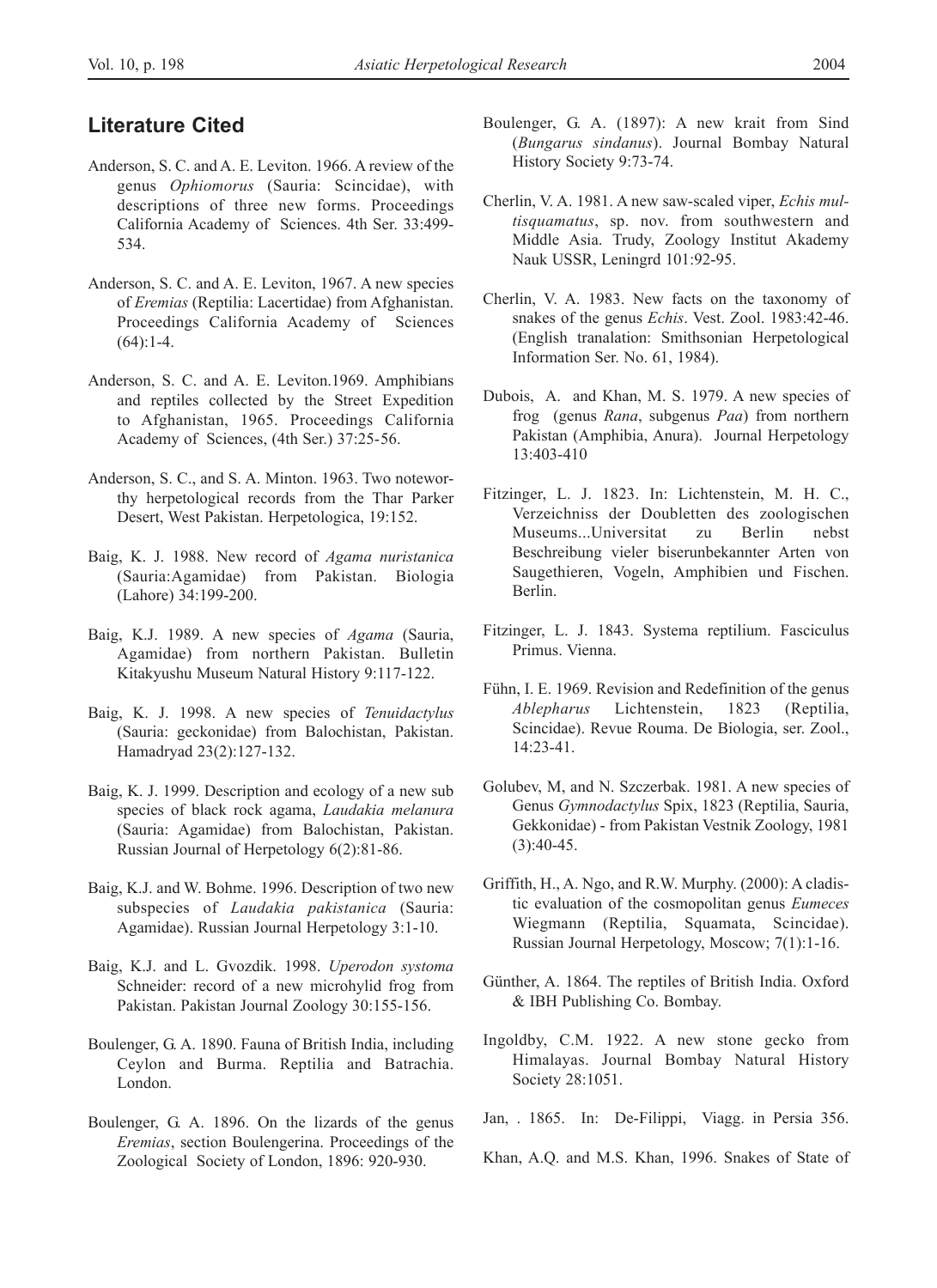- Khan, M. S. 1980. A new species of gecko from northern Pakistan. Pakistan Journal Zoology 12(1): 11- 16.
- Khan, M. S. 1984a. Validity of the natricine taxon *Natrix sancti-johannis* Boulenger. Journal Herpetology 18:198-200.
- Khan, M. S. 1984b. Rediscovery and validity of *Bungarus sindanus* Boulenger. The Snake 16:43- 48.
- Khan, M. S. 1985b. Taxonomic notes on *Bungarus caeruleus* Schneider and *Bungarus sindanus* Boulenger. The Snake 17:71-78.
- Khan, M. S. 1988. A new Cyrtodactylid gecko from northwestern Punjab, Pakistan. Journal Herpetology 22:241-243.
- Khan, M. S. 1989. Rediscovery and redescription of the highland ground gecko, *Tenuidactylus montiumsalsorum* Annandale, l913. Herpetologica 45:46-54.
- Khan, M. S. 1991 d. A new *Tenuidactylus* gecko from the Sulaiman Range, Punjab, Pakistan. Journal Herpetology 25:199-204.
- Khan, M. S. 1992. Validity of the mountain gecko *Gymnodactylus walli* Ingoldby, 1922. Herptology Journal 2:106-109.
- Khan, M. S. 1993a. A new angular-toed gecko from Pakistan, with remarks on the taxonomy and a key to the species belonging to genus *Cyrtodactylus* (Reptilia: Sauria: Geckkonidae). Pakistan Journal of Zoology 25:67-73.
- Khan, M. S. 1993b. A new sandstone gecko from Fort Munro, Dera Ghazi Khan district, Punjab, Pakistan. Pakistan Journal of Zoology 25:217-221.
- Khan, M. S. 1994. Validity and redescription of *Tenuidactylus yarkandensis* (J. Anderson, 1872). Pakistan Journal of Zoology, 26(2):139-143.
- Khan, M. S. 1997a. A new toad from the foot of Siachin Glacier, Baltistan, northeastern Pakistan. Pakistan Journal Zoology 29(1):43-48.
- Khan, M. S. 1997b. A new subspecies of common skittering frog *Euphlyctis cyanophlyctis* (Schneider, 1799) from Balochistan, Pakistan. Pakistan Journal Zoology 29(2):107-112.
- Khan, M. S. 1997c. Validity, generic redesignation, and taxonomy of western rock gecko *Gymnodactylus ingoldbyi* Proctor, 1923. Russian Journal Herpetology 4(2):83-88.
- Khan, M. S. 1998. Notes on *Typhlops diardi* Schlegel, 1839, with description of a new subspecies (squamata, Serpentes, Scolecophidia). Pakistan Journal Zoology 30(3):213-221.
- Khan, M. S. 1999a. New species of blind snakes of genus *Typhlops* from Azad Kashmir and Punjab, Pakistan (Serpentes: Typhlopidae). Russian Journal of Herpetology, 6(3):231-240.
- Khan, M. S. 1999b. *Typhlops ductuliformes,* a new species of blind snakes from Pakistan and a note on *T. porrectus* Stoliczka, 1871, (Squamata, Serpentes, Scolecophidia). Pakistan Journal of Zoology, 31(4):385-390.
- Khan, M. S. 2000. Redescription and generic redesignation of *Gymnodactylus stoliczkai* Steindachner, 1869. Pakistan Journal Zoology 32(2): 157-163.
- Khan, M. S. 2001a. Taxonomic notes on angular-toed gekkota of Pakistan, with description of a new species of genus *Cyrtopodion*. Pakistan Journal Zoology 33(1):13-24.
- Khan, M. S. 2001b. Notes on Cranial-Ridged Toads of Pakistan and Description of a new subspecies (Amphibia: Bufonidae). Pakistan Journal of Zoology 33(4):293-298.
- Khan, M. S. 2003a. Notes on circum Indus geckos of genus *Cyrtopodion* (Squamata: Gekkonidae). Gekkota 4:
- Khan, M. S. 2003b. Questions of generic designation of angular-toed geckos of Pakistan with descriptions of three new genera (Reptilia: Gekkonidae). Journal of Natural History and Wildlife (Karachi), Vol. 2  $(2):9-29.$
- Khan, M. S., and K. J. Baig. 1992. A new tenuidactylid gecko from northeastern Gilgit Agency, North Pakistan. Pakistan Journal of Zoology, 24:273-277.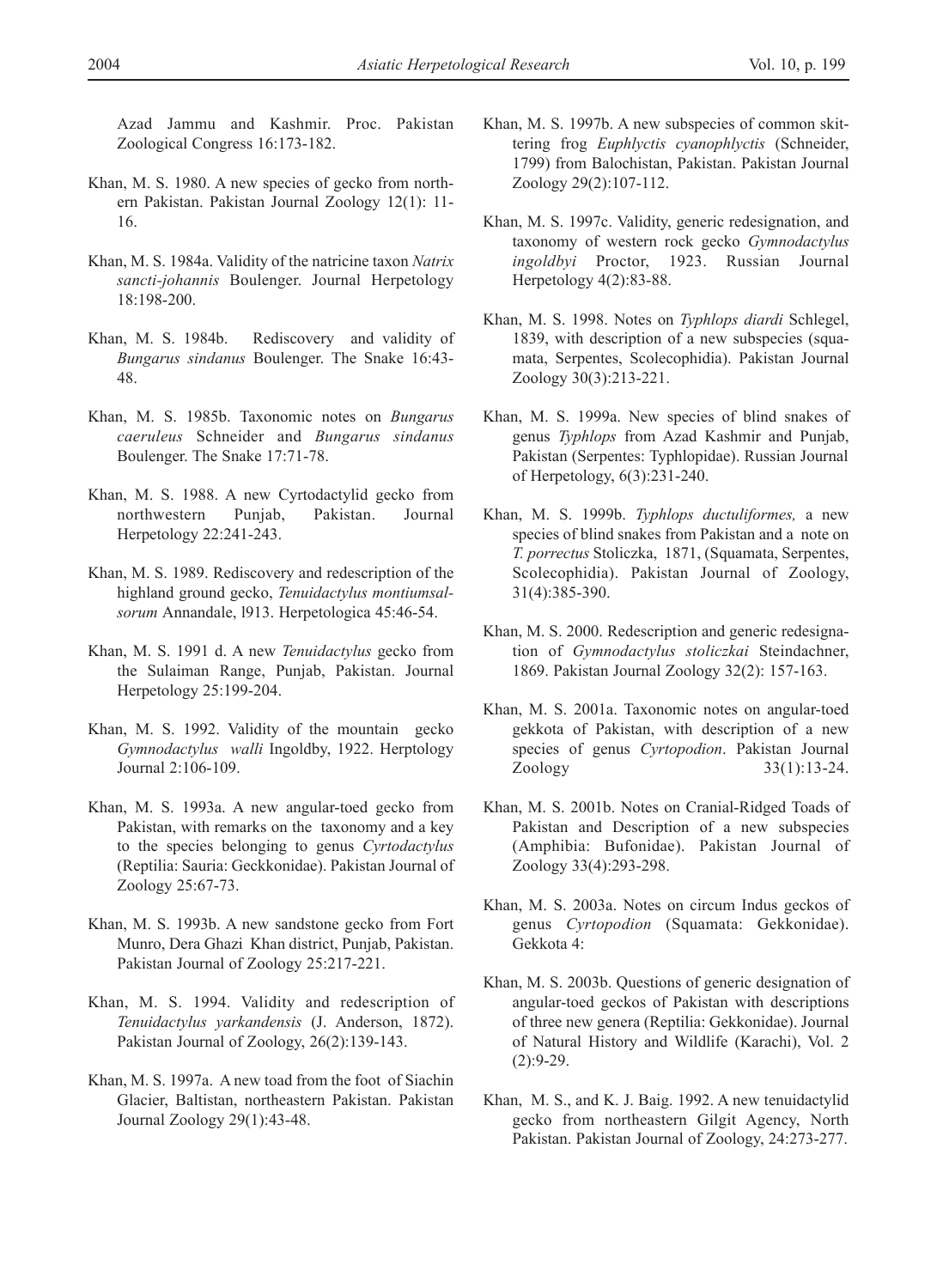- Khan, M. S. and M. R. Z. Khan. 1997. A new skink from the Thal Desert of Pakistan. Asiatic Herpetological Research 7:61-67.
- Khan, M. S., and R. Tasnim. 1989. A new frog of the genus *Rana*, subgenus *Paa*, from southwestern Azad Kashmir. Journal Herpetology 23:419-423.
- Khan, M. S., and R. Tasnim. 1990. A new gecko of the genus *Tenuidactylus* from northeastern Punjab, Pakistan, and southwestern Azad Kashmir. Herpetologica 46:142-148.
- Khan, M. S., and Khan, A. Q. 2000. Three new subspecies of snakes of genus *Coluber* from Pakistan. Pakistan Journal of Zoology 32(1):49- 52.
- Khozatsky, L.I., and M. Mlynarski. 1966. *Agrionemys* nouveau genre de tortues terrestres [Testudinidae]. Bull. Acad. Pol. Sci. Ser. Sci. Biol., [2]:123-125.
- Leviton, A., and Anderson, S. C. 1972. Description of a new species of *Tropiocolotes* (Reptiliua: geckonidae) with a revised key to the genus. Occasional Papers of the California Academy of Science 96:1- 7.
- Malnate, E. V. 1966. *Amphiesma platyceps* (Blyth) and *Amphieasma sieboldii* (Günther): sibling species (Reptilia:Serpentes). Journal of Bombay Natural History Society 63:1-17.
- Malnate, E. V., and S. A. Minton. 1965. A redescription of the natricine snake *Xenochrophis cerasogaster*, with comments on its taxonomic status. Proceedings of Academy National Science, Philadelphia 117:19-43.
- Mertens, R. 1954. Uber die Rassen des Wustenwarans (*Varanus griseus*). Senckenberg Biology 35:353- 357.
- Mertens, R. 1969a. Die Amphibien und Reptilien West-Pakistans. Stuttgart Beitrag Naturkundi 197:1-96.
- Mertens, R. 1969b. Eine neue Rasse der Dachschildkrote, Kachuga tecta. Seckenberg Biology 50:23-30.
- Mertens, R. 1970. Die Amphibien und Reptilien West-Pakistans. Stuttgart Beitrag Naturkundi 216:1-5.
- Mertens, R. 1971. Die Amphibien und Reptilien West-

Pakistans. 2. Nachtrag. Senckenberg Biology52(1- 2):7-15.

- Mertens, R. 1972. Nachtrage zum Krokodil-Katalog der senckenbergischen Sammlungen. 3. Nachtrag. Senck. biol. 53:21-35.
- Mertens, R. 1974. Die Amphibien und Reptilien West-Pakistans. Senckenb. biol. 55(1-3):35-38.
- Minton, S. A. 1966. A contribution to the herpetology of West Pakistan. Bulletin of the American Museum of Natural History 134(2):31-184.
- Minton, S. A. 1966. A contribution to the herpetology of West Pakistan. Bulletin American Museum of Natural History 134(2):31-184.
- Minton, S. A., and Anderson, S. 1965. A new dwarf gecko (*Tropiocolotes*) from Baluchistan. Herpetological 21:59-61.
- Minton, S. A., S. Anderson, and J. A. Anderson. 1970. Remarks on some geckos from Southwest Asia, with description of three new forms and a key to the genus *Tropiocoloties*. Proceedings of the California Academy Sciences, (4th Ser.) 37:333-362.
- Murray, J. A. 1884. The vertebrate zoology of Sind. London & Bombay.
- Murray, J. A. 1886. The zoology of Sind. London & Bombay.
- Murray, J. A. 1892. The zoology of Baloochistan and southern Afghanistan. London & Bombay.
- Rastegar-Pouyani, N. 1999. Two new subspecies of *Trapelus agilis* complex (Sauria:Agamidae) from lowland southwestern Iran and southeastern Pakistan. Asiatic Herpetological Research 8:90- 101.
- Schmidtler, J. J. and J. F. Schmidtler. 1969. Uber *Bufo surdus*; mit einem Schlussel und Anmerkungen zu den ubrigen Kroten Irans und West-Pakistans. Salamandra 5:113-123.
- Schätti, B., and U. Utiger. 2001. *Hemerophis*, a new genus for *Zamenis socotrae* Günther, and a contribution to the phylogeny of Old World racers, whip snakes, and related genera (Reptilia: Squamata: Colubrinae). Revue Suisse de Zoologie 108(4):919- 948.